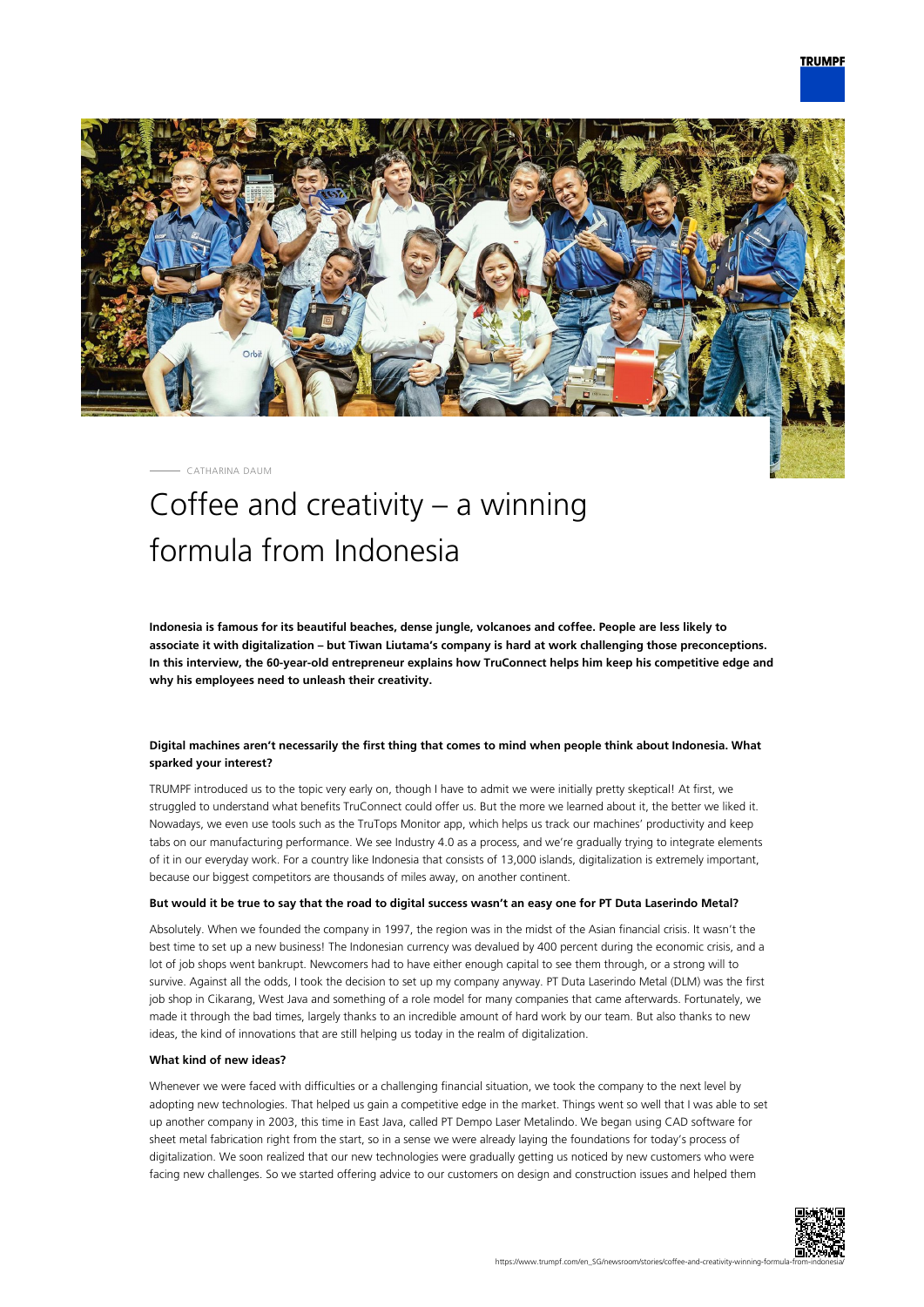

optimize their products.

– Chendra Cahyadi



# **I believe in giving my employees the chance to get creative and develop their own products.**

Tiwan Liutama, managing director PT Duta Laserindo Metal



Fostering a team spirit: Tiwan Liutama believes in empowering and challenging his employees as equal stakeholders.



Well-versed: Tiwan Liutama knows every machine inside out.

# **Nowadays you even have your own in-house design team. Why do you rate that as so important?**

For one simple reason: if a job shop employs creative and talented people, there is always the possibility that they will end up getting bored. They might start to feel that "just" processing orders isn't challenging enough. So I believe in giving my employees the chance to get creative and develop their own products. That process has already given rise to a coffee roaster and an industrial tractor. It takes our company to a new level and poses exciting new challenges for our workforce.

### **But what does a coffee roaster have to do with creativity?**

It may not seem obvious at first glance, but a coffee roaster is a highly sophisticated product that requires some really creative thinking. It's also a great choice for our location, because the first Arabica coffee plantations were established in Java. When we were developing the roaster, we had the smell of coffee beans drifting through the factory all day long. It was great! More and more employees began taking barista courses to learn how to make the perfect cup of coffee. None of it really had a direct link to sheet metal or laser cutting, but my employees were happy! And if that's the price of keeping a spirit of innovation alive here, then I'm happy to pay it.

## **What else do you do to motivate your staff?**

Well, I think it's very important to challenge talented people by setting them new tasks. In our case, that means getting to grips with the latest technology. We send our employees abroad to trade fairs such as TRUMPF INTECH to broaden their horizons in the field of digitalization. And obviously I encourage them to take whatever training courses they need. I believe that a company can only achieve great things if the management is prepared to support staff who wish to develop both their personal and professional skills. It makes them more motivated and, ultimately, more creative.



**Data may be the new oil, but creativity has always been the most important currency.**

Tiwan Liutama, managing director PT Duta Laserindo Metal

## **You help your employees find their creative side – but what about you?**

I'm no Picasso, but I think he was onto something when he argued that painting should always come before coffee. Obviously in my case it is more a matter of always putting the customer before coffee! I firmly believe that giving customers what they want requires passion and creativity. That's why I often tell the young people in my company that data may be the new oil, but creativity has always been the most important currency.



<sup>–</sup> Chendra Cahyadi